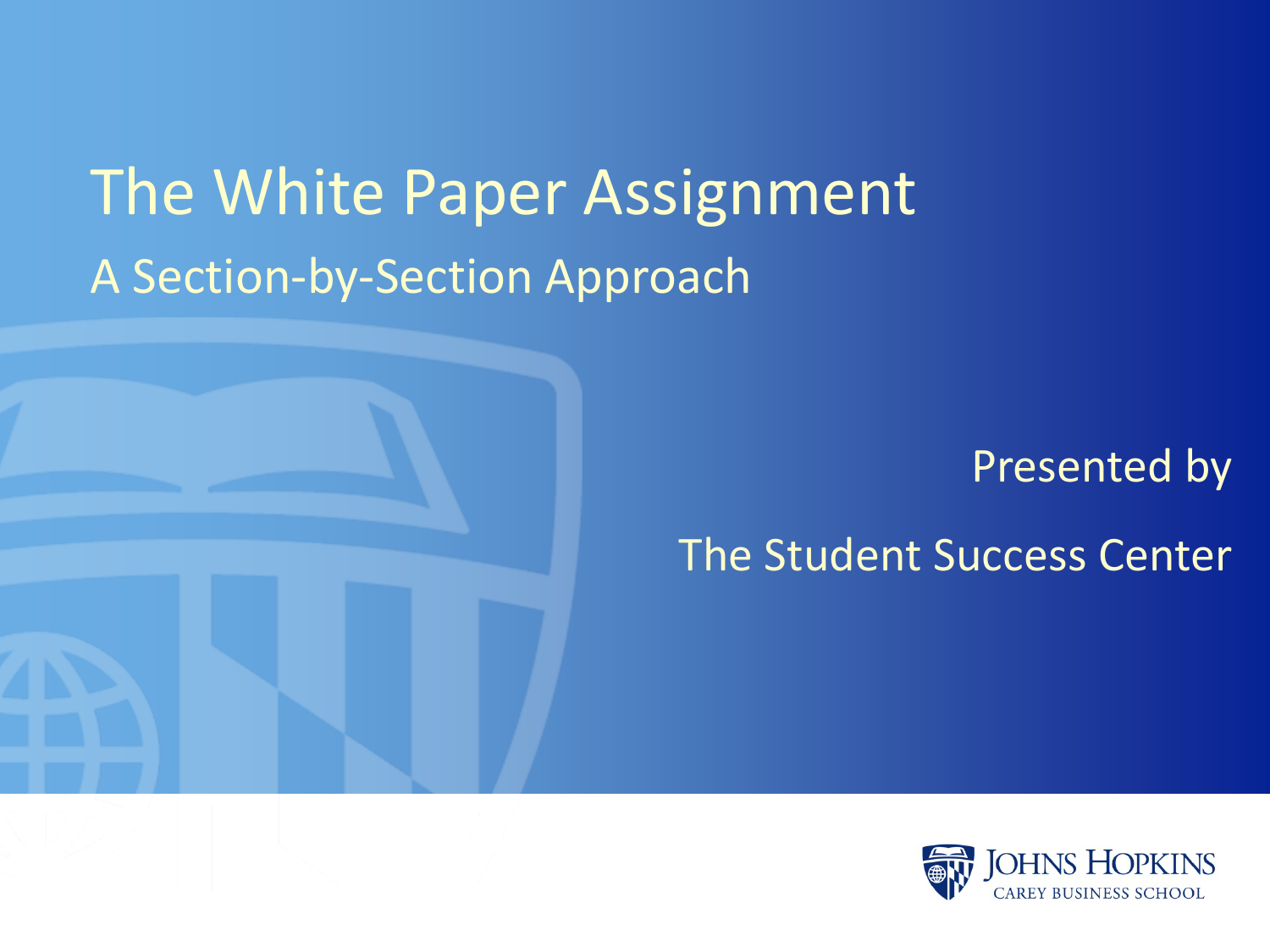## Workshop Overview

- Detailed breakdown of assignment description and requirements
- Suggestions for organizing each section of your written paper (keeping the rubric in mind)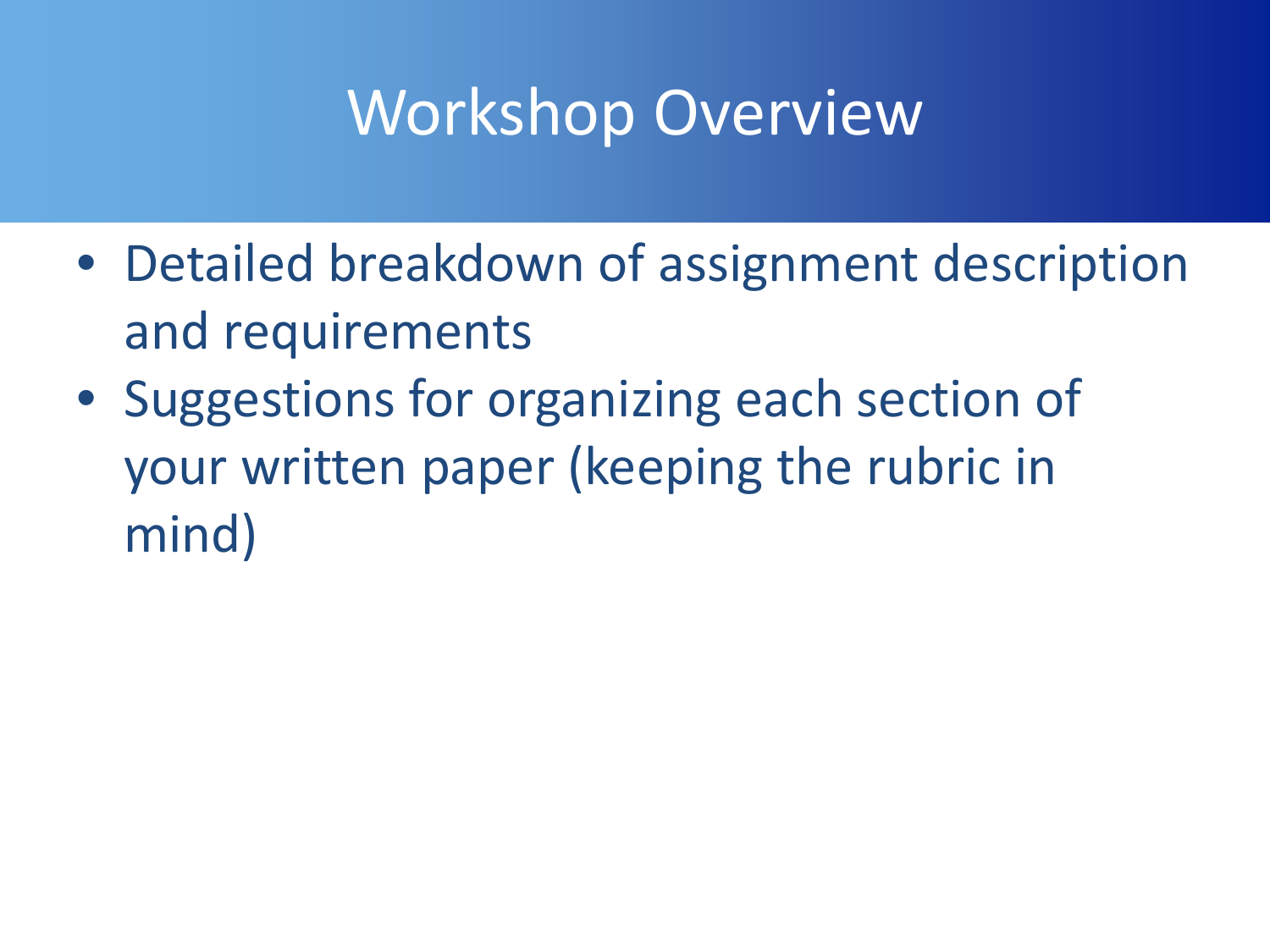*Write a report in which you put forward the results of your research and your recommendations to your company or organization.*

- Your overall focus should be on the information you have learned and how your company should act on that information
- Think of this assignment as the solution to the problem you presented in your memo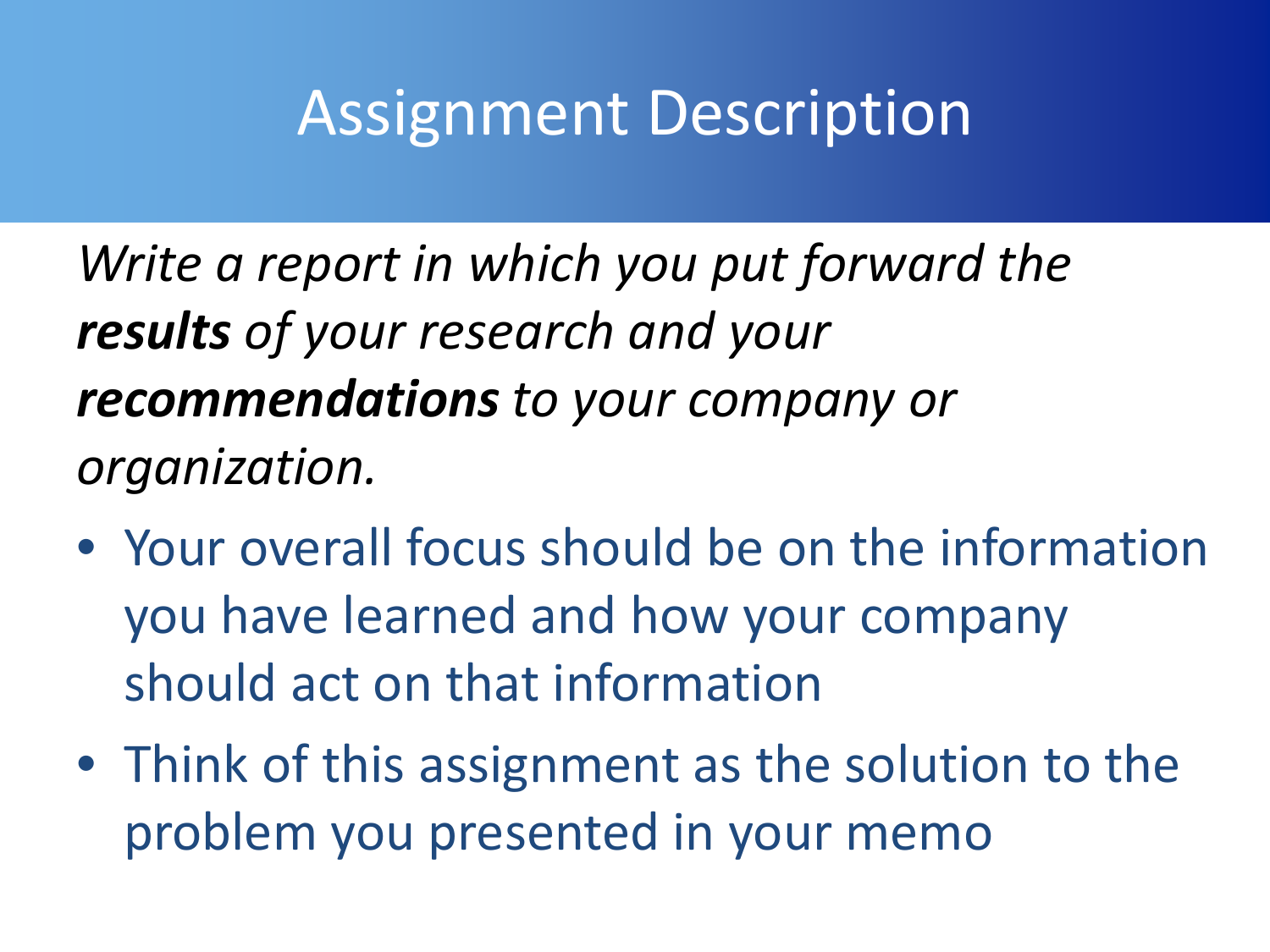*The text of the report should be no fewer than 5 pages and no more than 7, double-spaced, in line with APA guidelines for format and documentation.*

- Including your cover page and reference list, the requirement is 7 to 9 pages
- APA format is useful for organizing your paper into the specified sections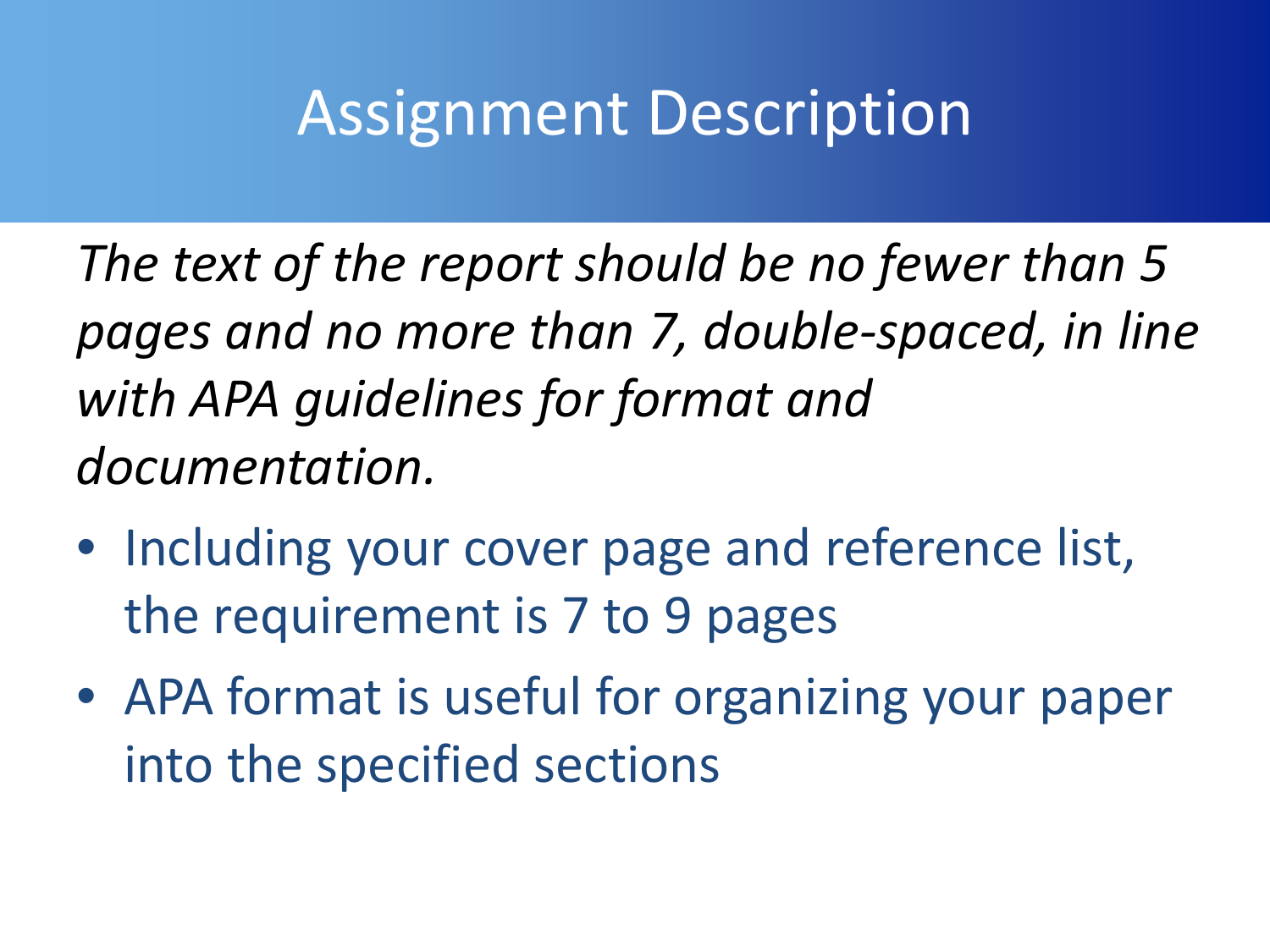*You should apply information that you have obtained from at least seven credible references (as well as interviews and a survey if possible).* 

- Decide how best to incorporate each reference to maximize its contribution to your paper
- References can be incorporated into multiple sections (background, alternative solutions, recommendations, etc.)
- Interviews/surveys do not count as references, but you should refer to them in your paper and include them as appendices or supplemental material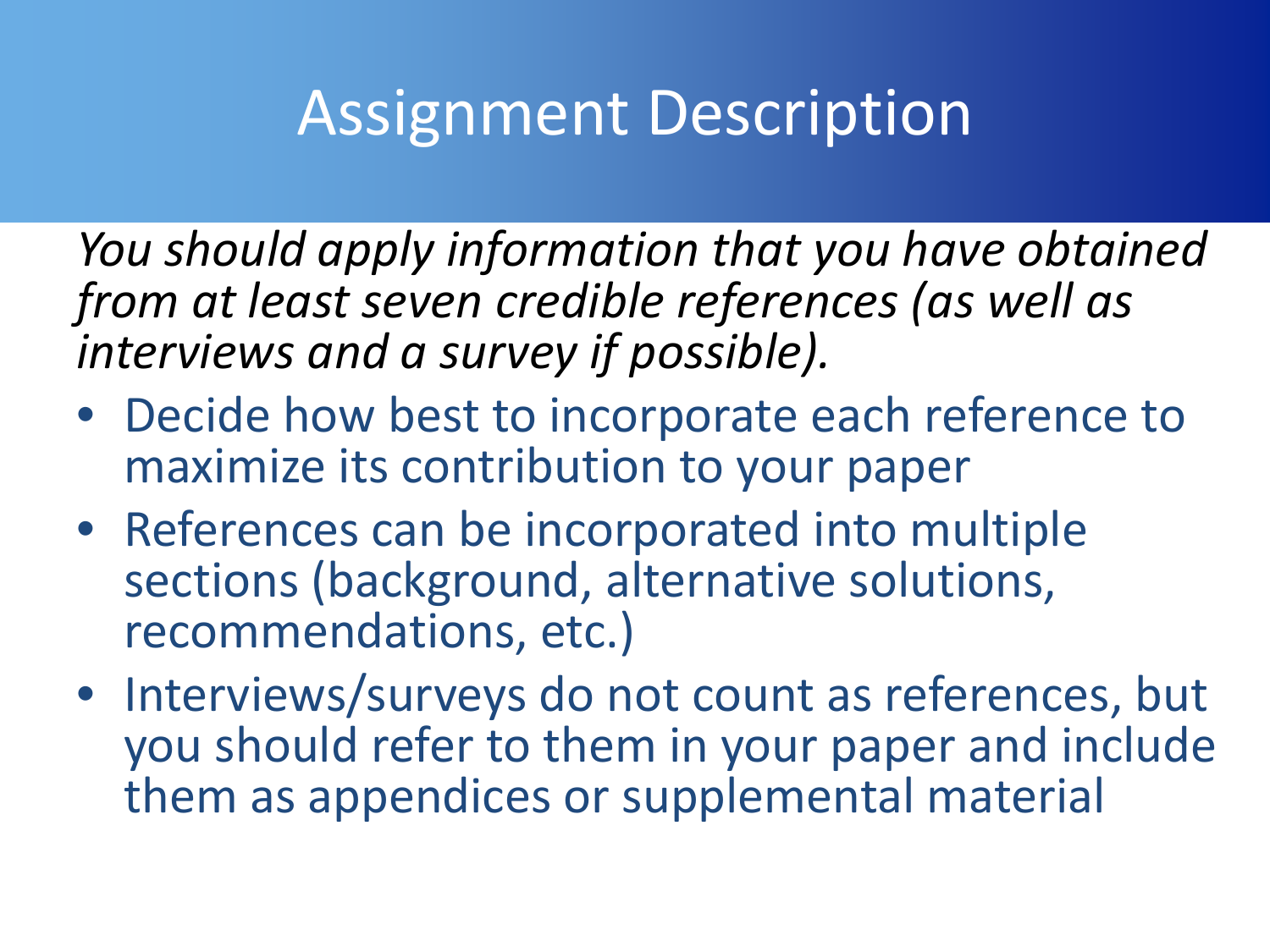- *(1) an executive summary;*
- *(2) relevant background information;*
- *(3) a clear articulation of the problem and the people and resources it affects;*
- *(4) different perspectives related to the problem, and alternative solutions;*
- *(5) your recommendations and the reasons for them;*
- *(6) qualitative and quantitative evidence supporting your reasons and conclusions;*
- *(7) a list of references; and*
- *(8) appendices and supplementary material.*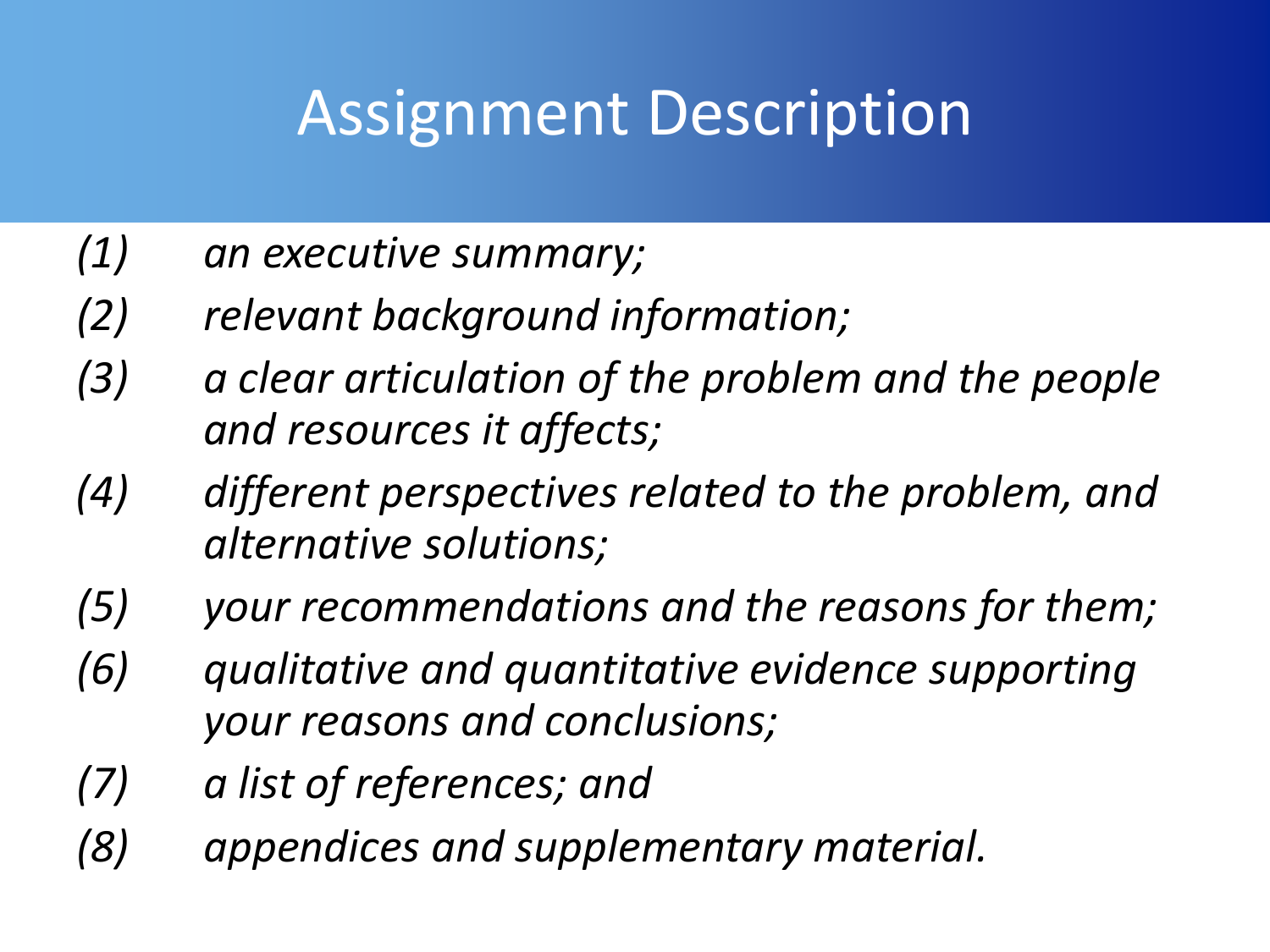# **Background**

- Start here; save the Executive Summary for last (even though it goes at the beginning)
- Consider your audience/recipients when deciding which background information to include
- Include enough basic information about your company and its situation so that your instructor/someone unfamiliar can understand
- Revisit the information from your memo with new insights from your research
- Briefly describe your research methods and the purpose of your report
	- "Based on the results of a survey and other business research, this White Paper offers recommendations…"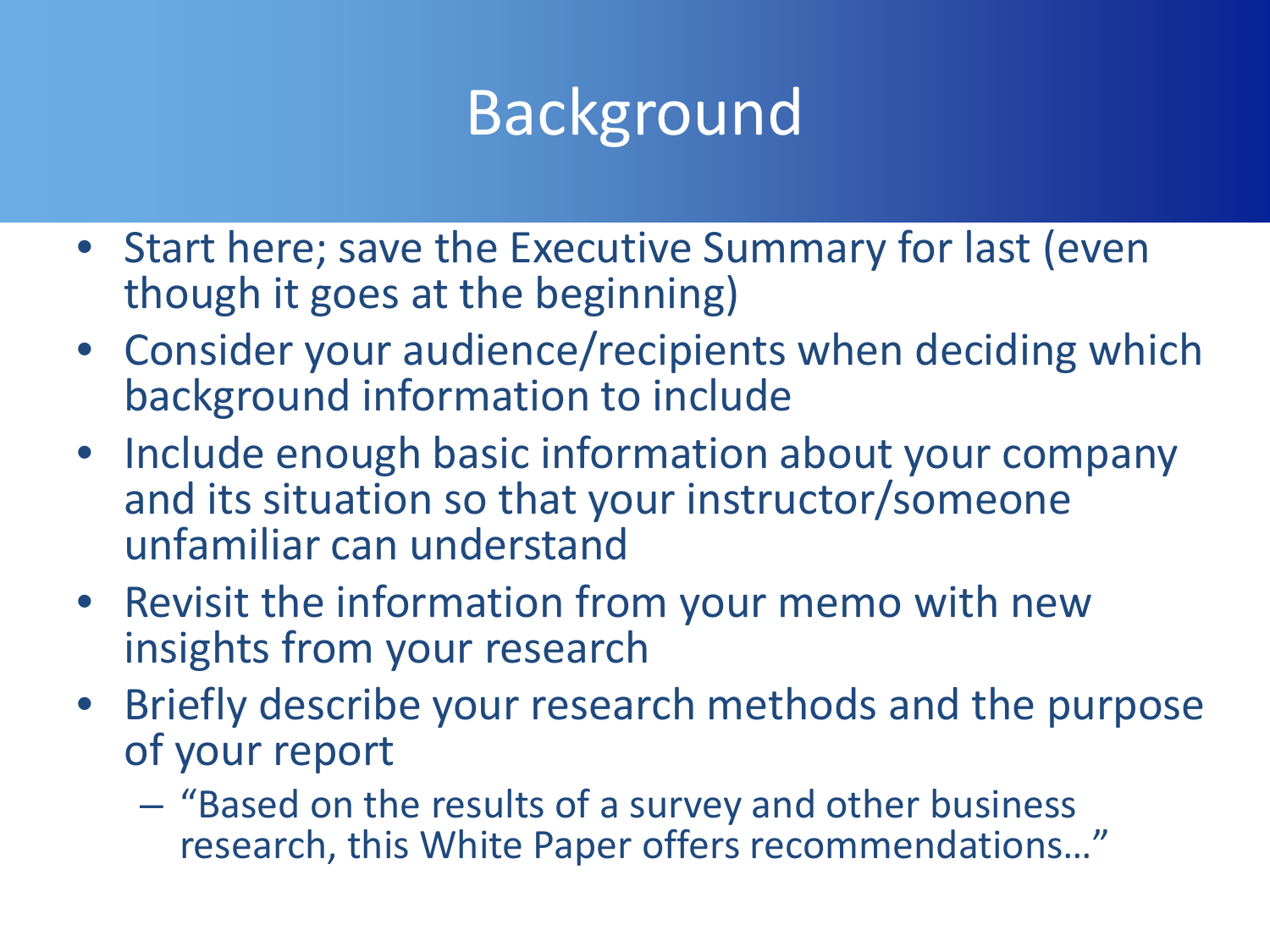Problem Description and People and Resources Affected

- Be as specific as possible when defining your company's problem
- Provide evidence to prove that the problem exists (use at least one reference)
- Analyze the problem's causes thoroughly
- Clearly explain who is affected and what is at stake
	- Personnel, market share, sales numbers, the company's growth, etc.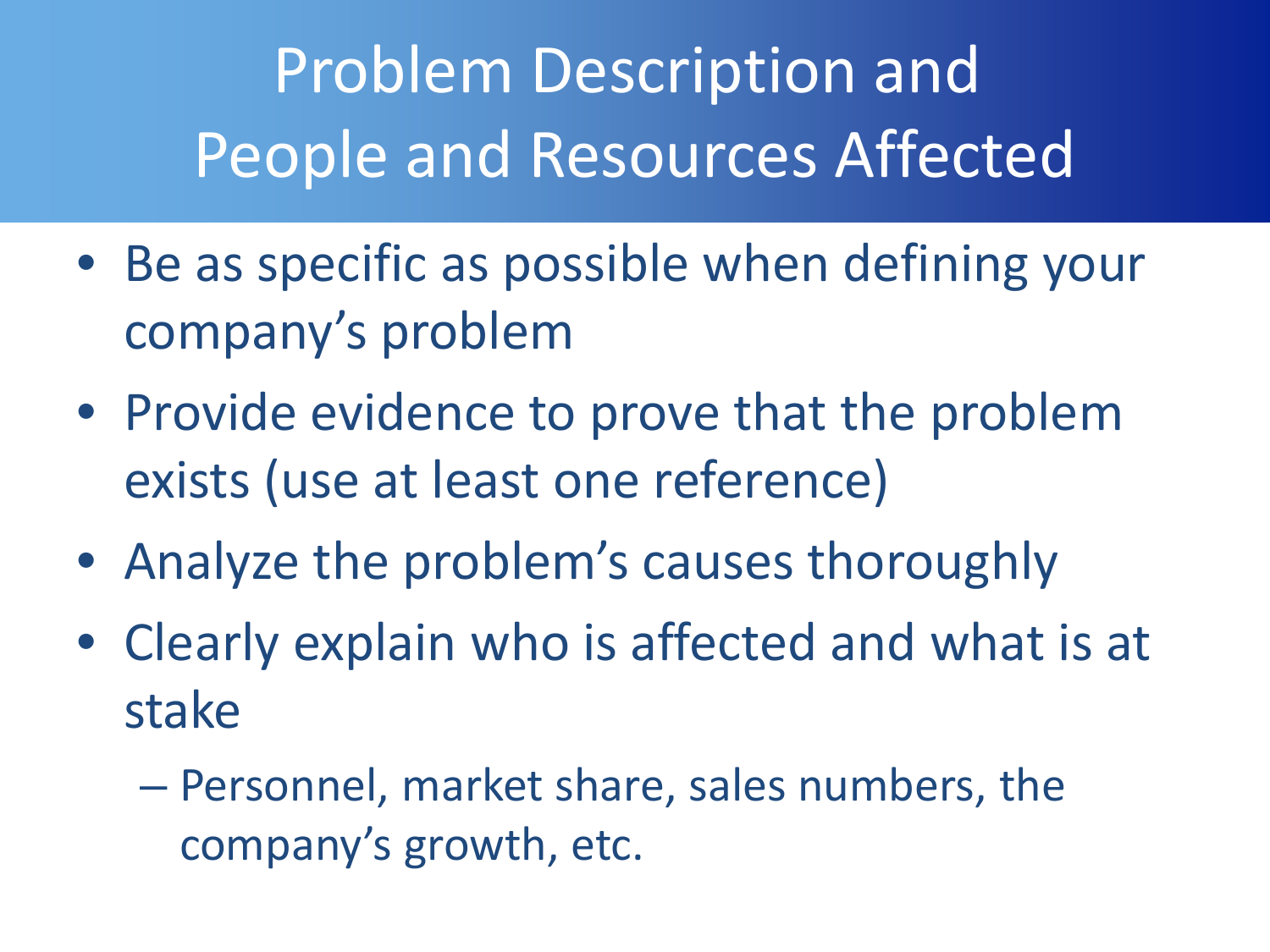## Perspectives and Alternative Solutions

- Separately identify two to four different approaches or ways of understanding your company and its problem
- Each approach should be represented/supported by at least one of your references
	- Organize each approach into a subsection/sub-heading
	- Provide the important contextual information for each reference: journal name, author credentials, methodology, conclusion
	- Summarize, paraphrase, or directly quote the strongest or most relevant parts of those articles, including an in-text citation for every idea that comes from one of your sources (name, date, page number)
- Define a full range of arguments and possible solutions, even the ones that disagree with yours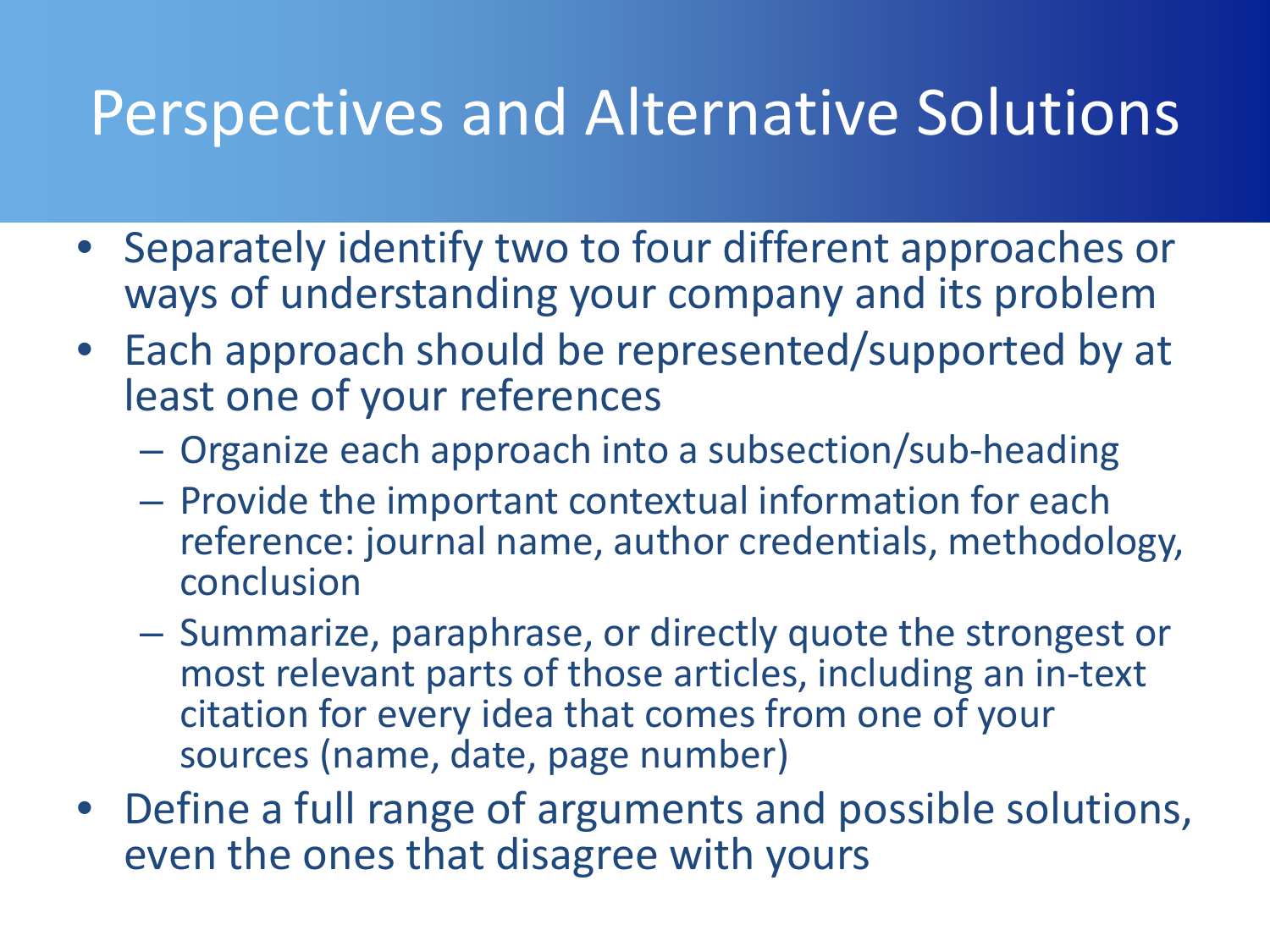### Recommendations and Supporting Reasons

- Include two to four distinct recommendations
	- Organize each recommendation into a subsection/sub-heading
	- Each recommendation must be *feasible*
	- Each recommendation must be based on *strong evidence*
	- Each recommendation must be a solution to the specific problem you have identified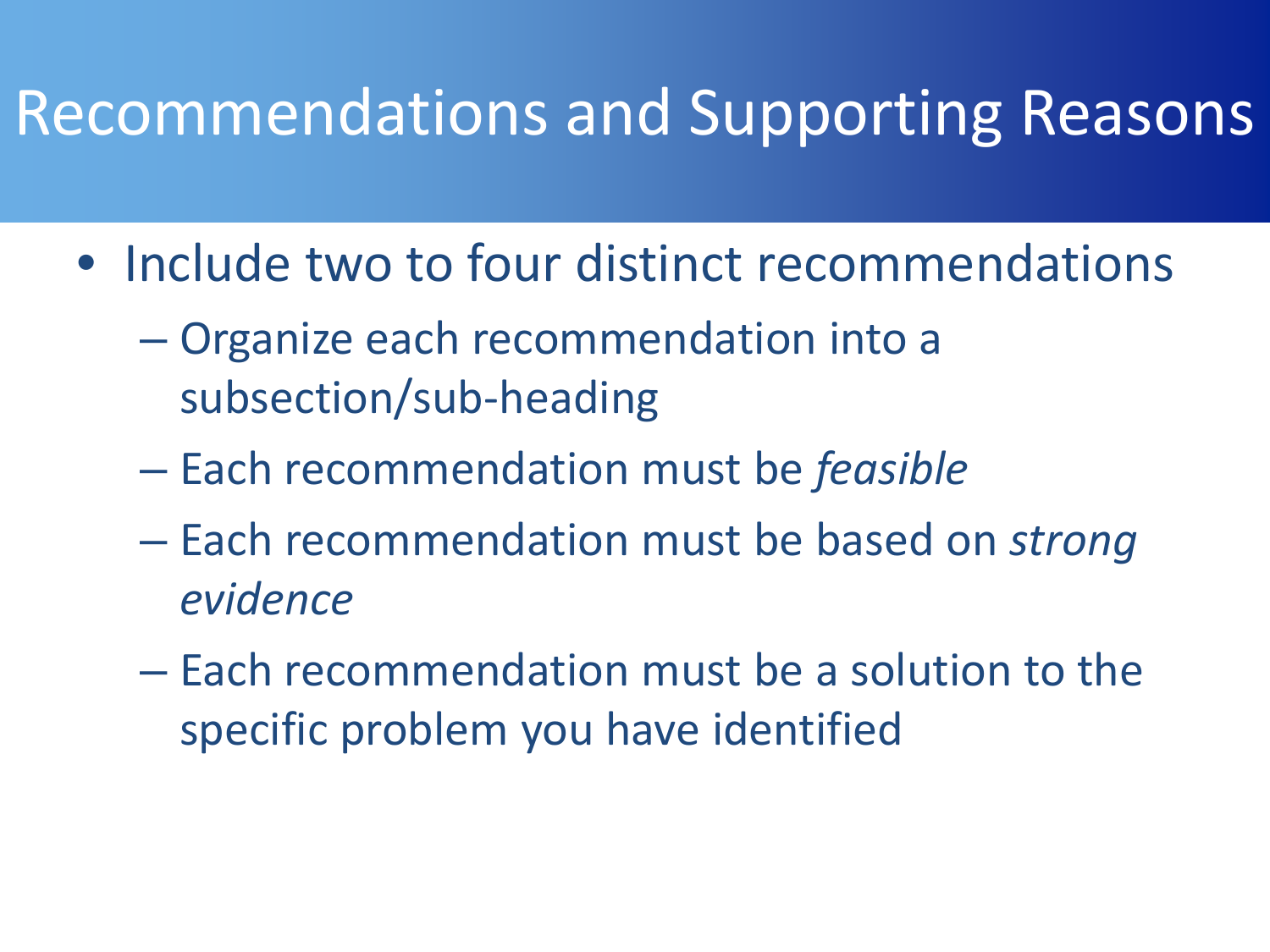# Conclusion/Next Steps

- Not one of the required sections, but might be helpful if there is more to say or summarize beyond your recommendations
- Your conclusion can also be a subsection/subheading within your Recommendations section
- Summarize and reiterate your problem and its significance, and crystallize how your recommendations will *improve the company*
- You must persuade your audience/recipient to take action and implement your changes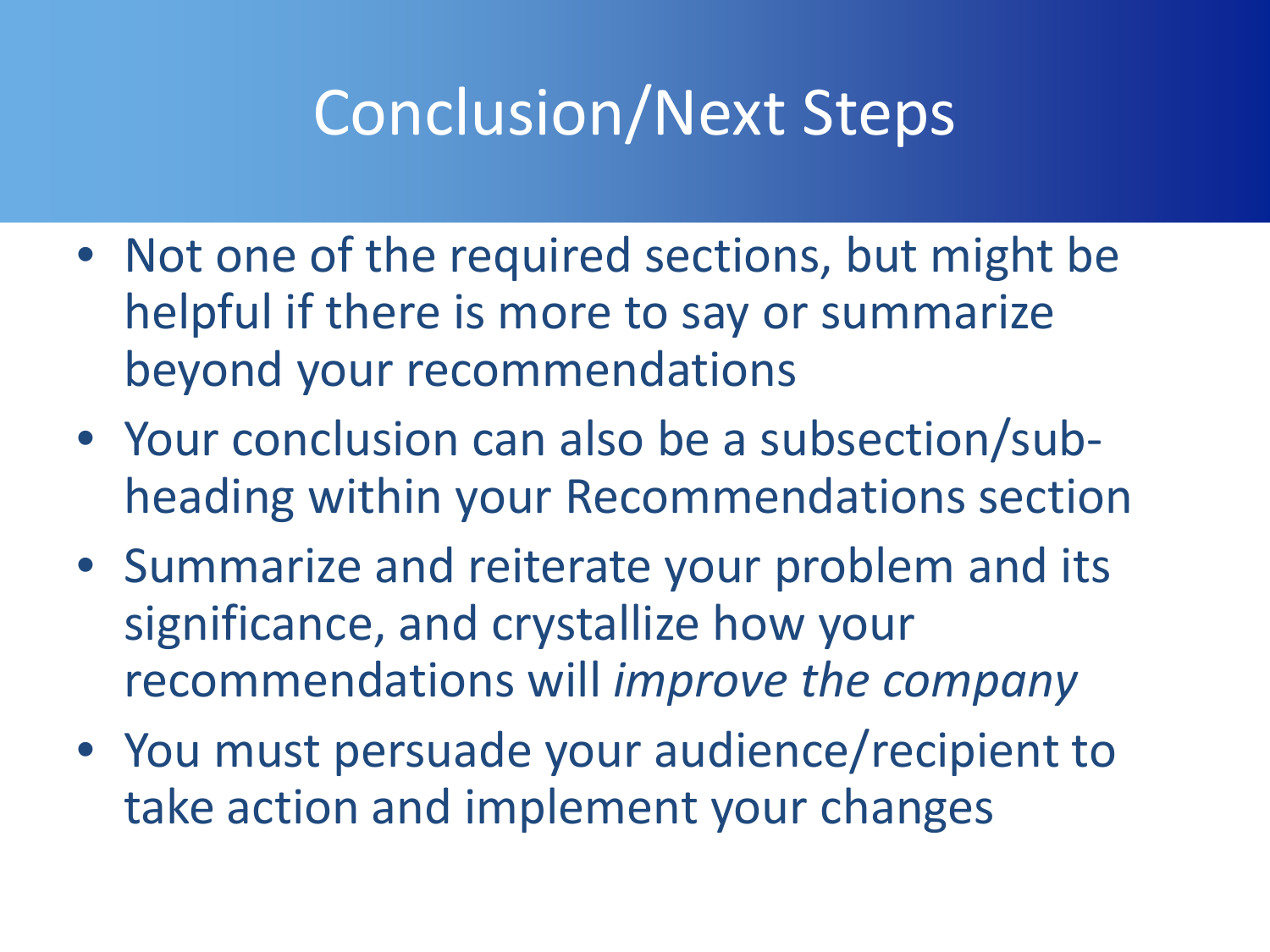## Reference List (Example)

- Fischer, G.D. (2013). *Into the abyss.* New York, NY: Penguin Books.
- Ikua, D.M. & Namusonge, J.S. (2013). Factors affecting growth of information communication technology firms in Nairobi, Kenya. *International Journal of Academic Research in Business and Social Sciences, 7*(3). 1-33.
- Smith, T. & Applebaum, M. (2014). *Scientific theory: A look into the past.* Retrieved from Harvard University, Massachusetts, Center for Advanced Science website: http://www.harvard.edu/cas\_scientific\_theory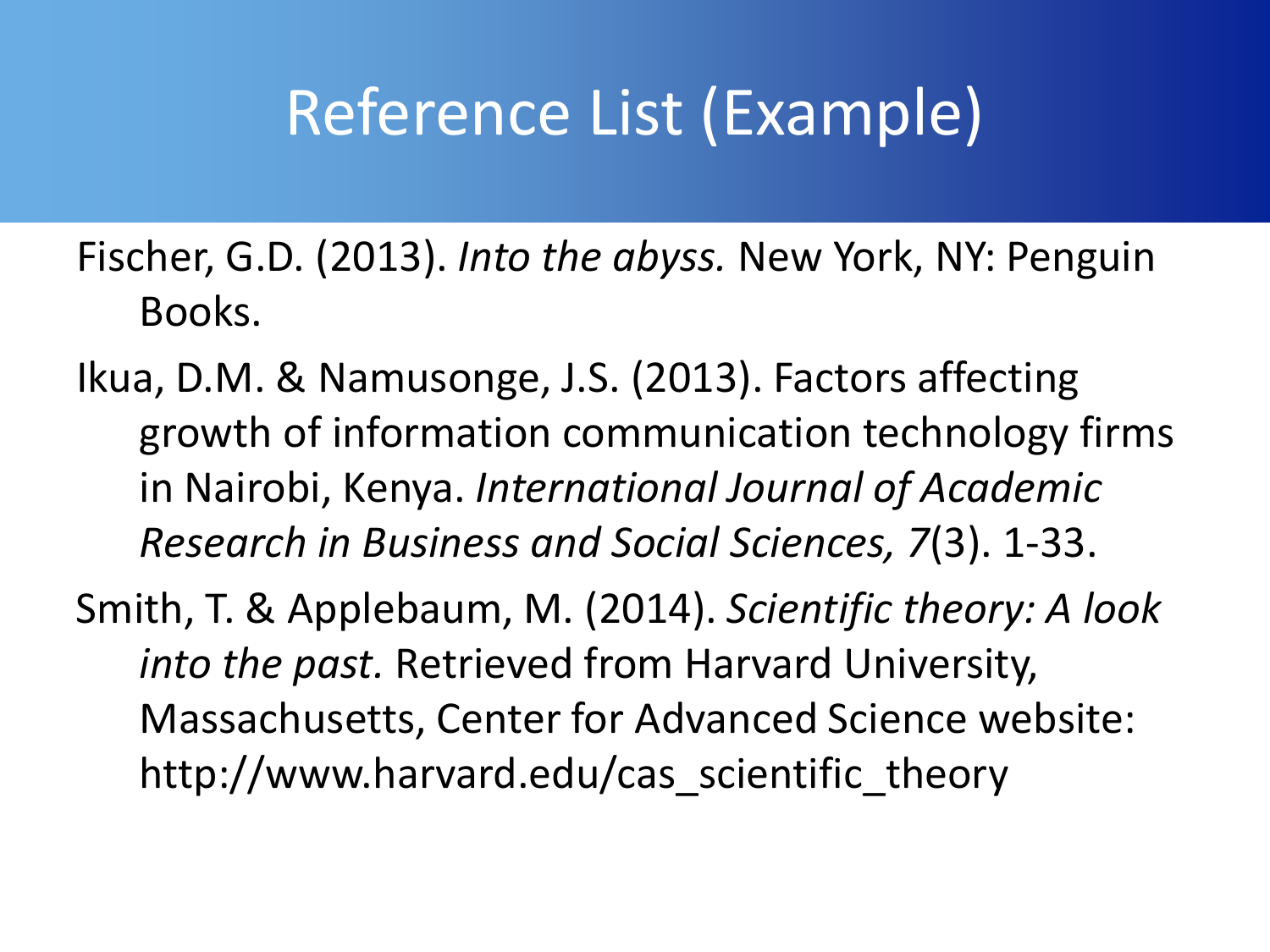# Appendices and Supplemental Material

- Should come after the reference list
- Does not count towards the page length requirement
- Should include additional information (especially surveys/interviews) that is important but does not fit within the text of the report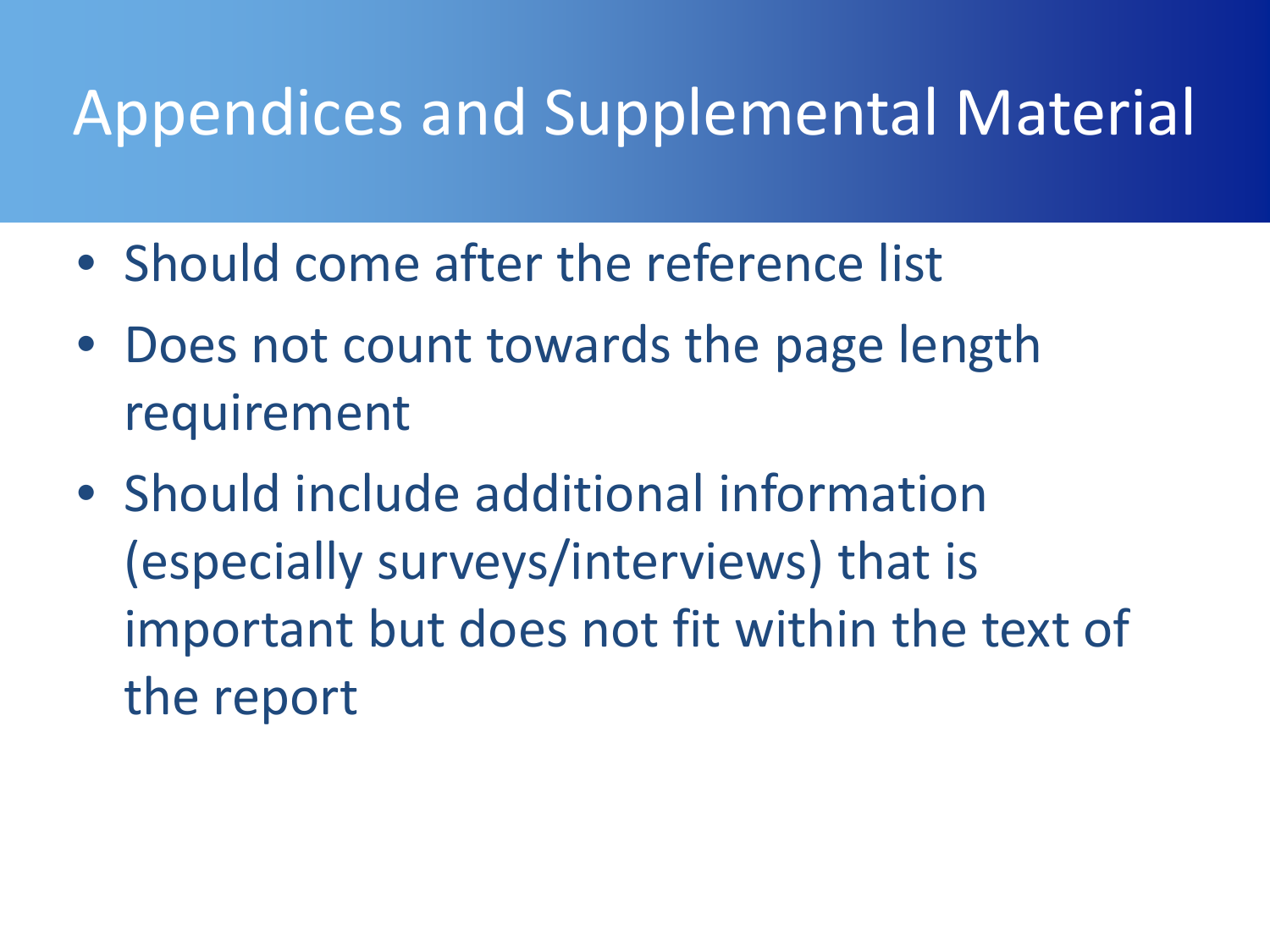#### Executive Summary

- Think of this as the 1-page version of your White Paper
	- An executive should be able to read this and not be missing anything of major importance from your full paper
	- Summarize the most important information from each of the sections you've already written
	- From rubric: "provide an overview of the report's purpose, problem being addressed, research methods, & recommendations"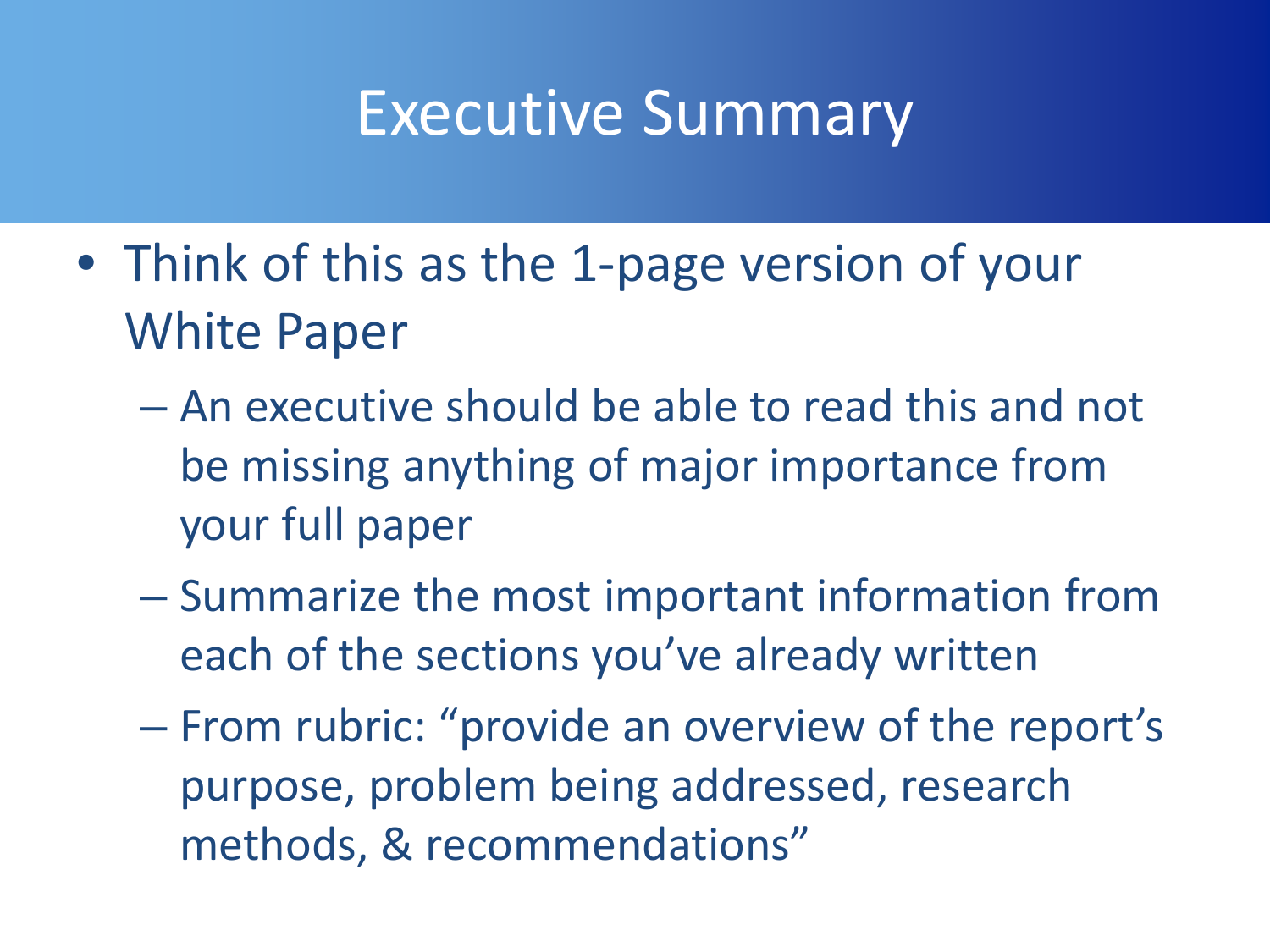## Additional Resources

- Ask a question or make an appointment with a librarian: <http://guides.library.jhu.edu/hebusiness>
- Make a tutoring appointment: [http://carey.idfive.com/life-at-carey/student](http://carey.idfive.com/life-at-carey/student-development/academic-support/student-success-center)development/academic-support/studentsuccess-center
- Email us: [carey.tutoring@jhu.edu](mailto:carey.tutoring@jhu.edu)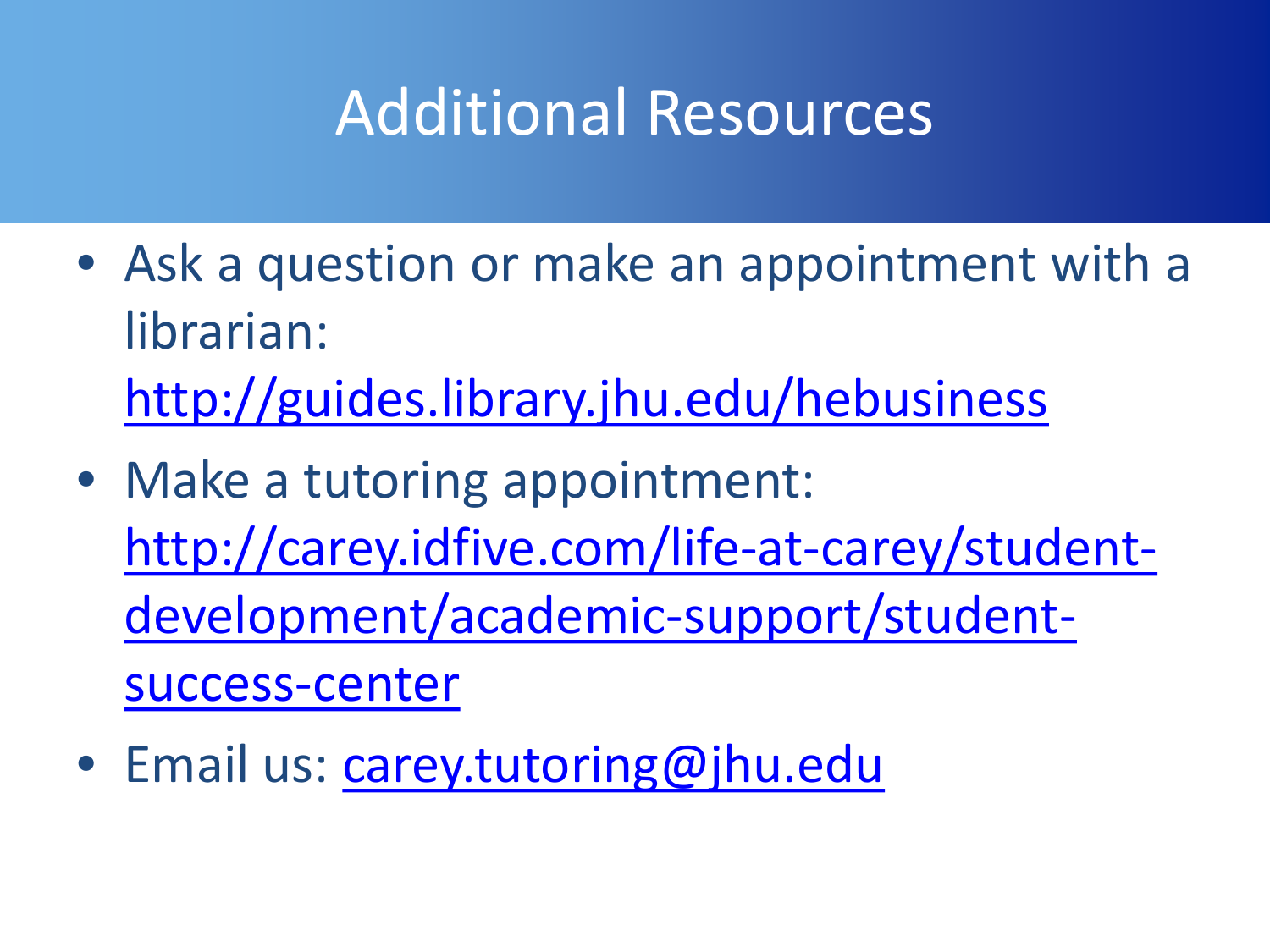# Summary Response Table

| <b>Main Points from Outside</b> | <b>My Responses/Reactions</b> |
|---------------------------------|-------------------------------|
| Research                        |                               |
| Article #1, Idea #1             |                               |
| Article #1, Idea #2             |                               |
| Article #1, Idea #3             |                               |
| Article #2, Idea #1             |                               |
| Article #2, Idea #2             |                               |
| Article #2, Idea #3             |                               |
| Article #3, Idea #1             |                               |
| Article #3, Idea #2             |                               |
| Article #3, Idea #3             |                               |